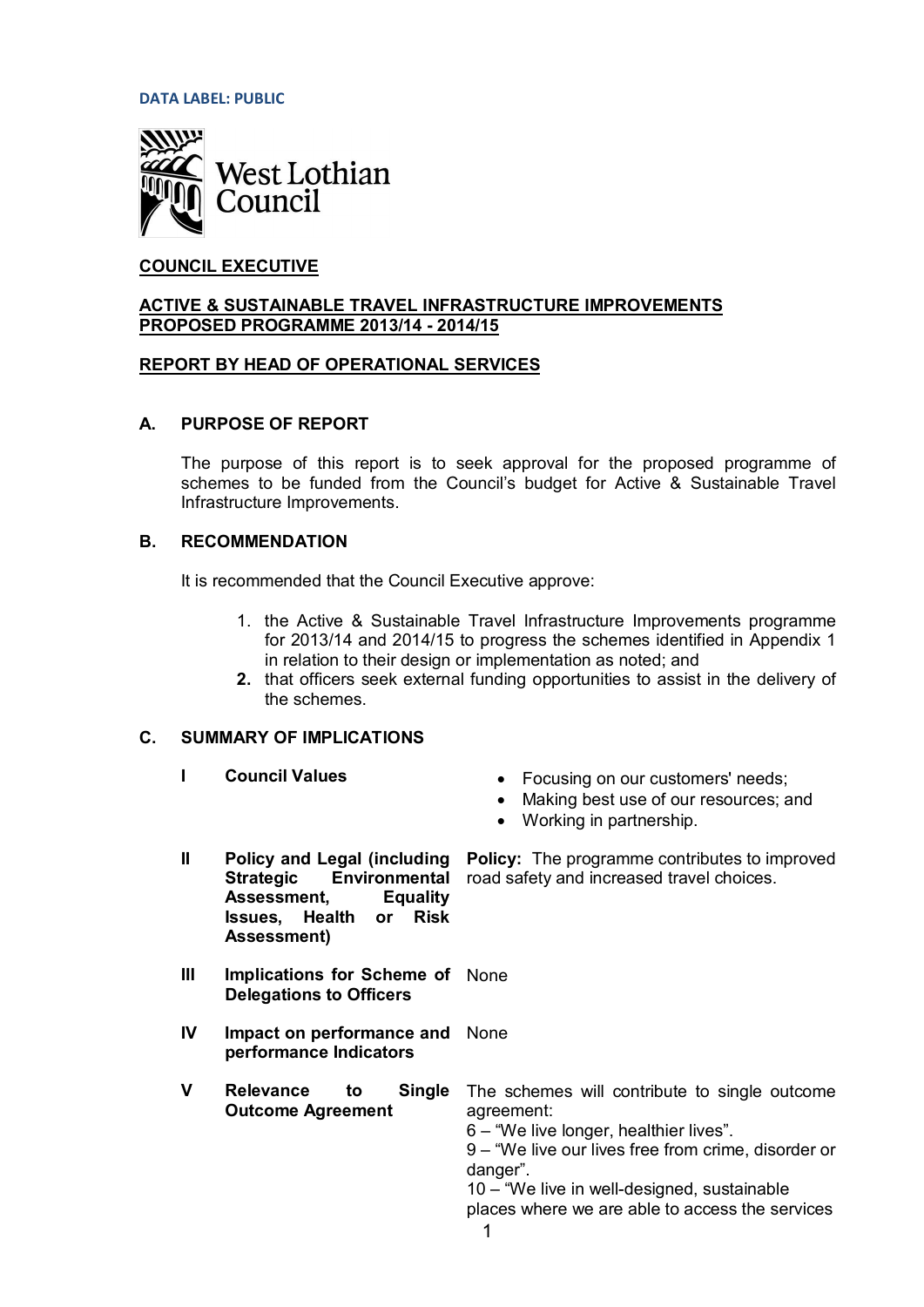we need". 14 – "We reduce the local and global environment impact of our consumption and production".

- **VI Resources (Financial, Staffing and Property)** The design work and schemes in the 2013/14 – 2014/15 programme will be funded from the Roads and Related Capital Assets budget allocation for Active & Sustainable Travel Infrastructure Improvements budget (£200,000). The construction of the "shelf ready" schemes will depend on external funding being sourced. **VII Consideration at PDSP** At its meeting on 19 September 2013 the Environment PDSP noted the terms of the report
- and referred it to the Council Executive for approval. **VIII** Other consultations Consultation with ward members and members of the public will be carried out during the design

stage of individual schemes.

## **D. TERMS OF REPORT**

#### **Background**

In January 2013, the Council approved the five year asset management and general services capital programme for 2013/14 to 2017/18. This included an allocation of £100,000 per annum for active & sustainable travel infrastructure improvements.

This funding has been provided to explore and delivering options to encourage more active and sustainable travel. To help achieve this, consideration has to be given to how improvements can be made to influence a change in modal shift from the car to active travel through walking and cycling and the use of other forms of transport. It is therefore necessary to identify key routes to improve links between communities to places of employment, schools and other social areas.

With the budget available, it is important that alternative sourcing of external funding is explored to maximise the budget approved. Officers have previously been successful in securing partnership funding from Sustrans and SEStran and will actively pursue similar funding streams such as Paths for All, Scottish Canals etc. over the next year to supplement the available funding.

The programme will create a pool of "shelf ready" schemes by utilising the budget available. It is hoped that by having a pool of "shelf ready" schemes which have detailed designs, costs, planning and land ownership matters concluded, external funders will be more attracted to schemes in West Lothian.

#### **Proposed Programme 2013/14 to 2014/15**

Projects have been identified, by officers, for the first two years of the programme that can be delivered, or the design of which can be progressed. Projects which are likely to provide the best opportunity to secure partnership funding from external parties are also being recommended. Appendix 1 shows the schemes recommended.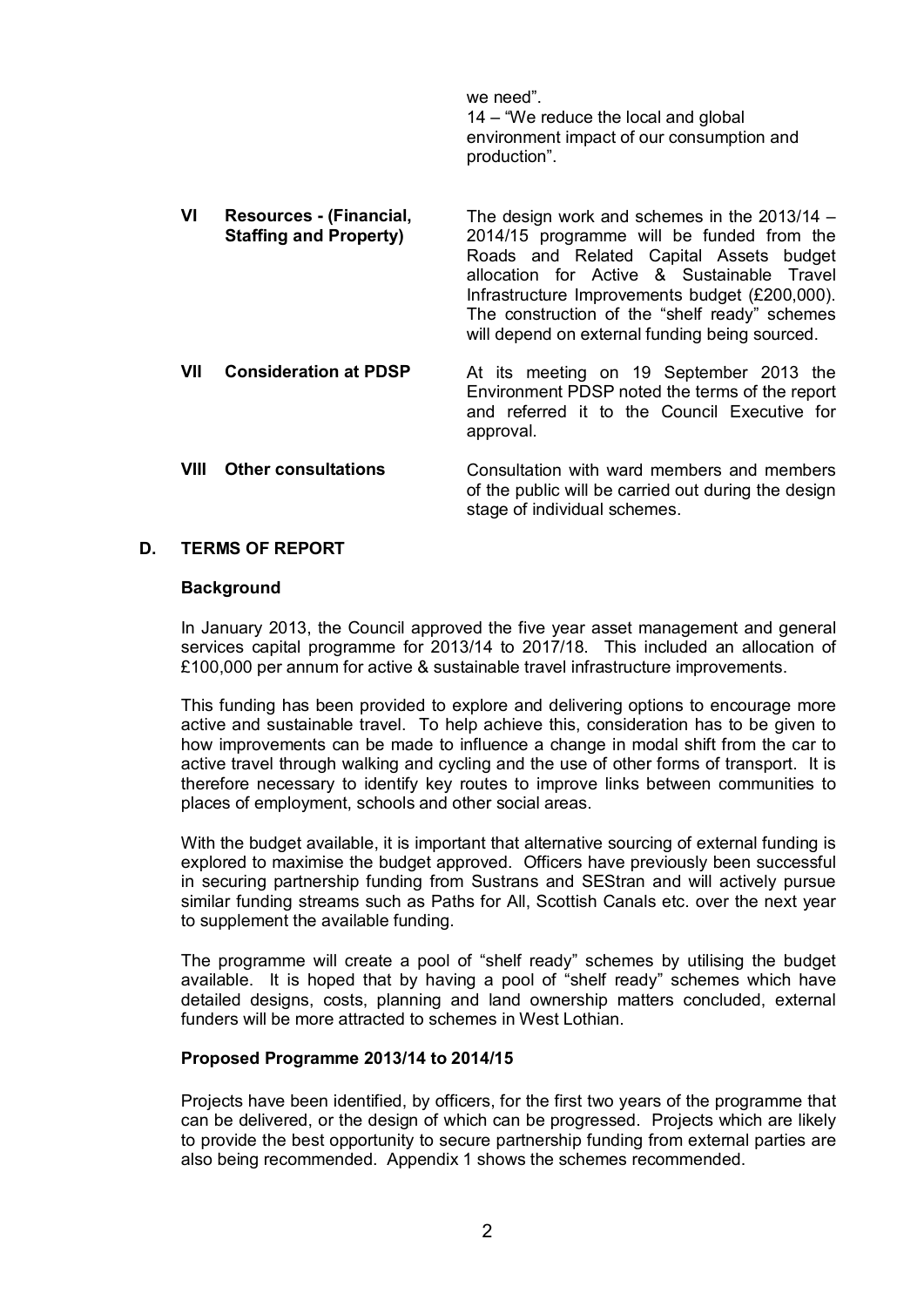The Active & Sustainable Travel Infrastructure Improvements programme offers a mix of schemes that should benefit those wishing to use alternative modes of transport to travel to work, schools and other key community areas. It will strengthen linkages to bus and rail networks.

The estimated cost shown in the appendix against each scheme is indicative at this time and may change as the scheme is developed. This will be closely monitored and reported as part of the council's capital monitoring procedures.

Appendix 2 shows the list of schemes for further consideration during the period 2015/16 to 2017/18.

An update report on the progress of the programme will be prepared next year once discussions with external funding partners have been completed.

## **E. CONCLUSION**

To help encourage a modal shift from people taking their car to their place of employment, children to school or other social activities it is important that the improvements are made to the road and footway/cycleway infrastructure in West Lothian.

In particular, improvements must be made to provide missing links in the network and improve accessibility to bus and rail.

## **F. BACKGROUND REFERENCES**

None

| Appendices/Attachments: | Appendix 1 - 2013/14 and 2014/15 Programme            |
|-------------------------|-------------------------------------------------------|
|                         | Appendix 2 – List of Schemes For Future Consideration |

Contact Person: Ronald Fisher, Projects Manager, Project Design and Implementation, Operational Services, Whitehill House, Whitehill Industrial Estate, Bathgate EH48 2HA. Tel: 01506 282331.

Jim Jack, Head of Operational Services, Whitehill House, 7 Whitestone Place, Whitehill Industrial Estate, Bathgate EH48 2HA.

Date of meeting: 1 October 2013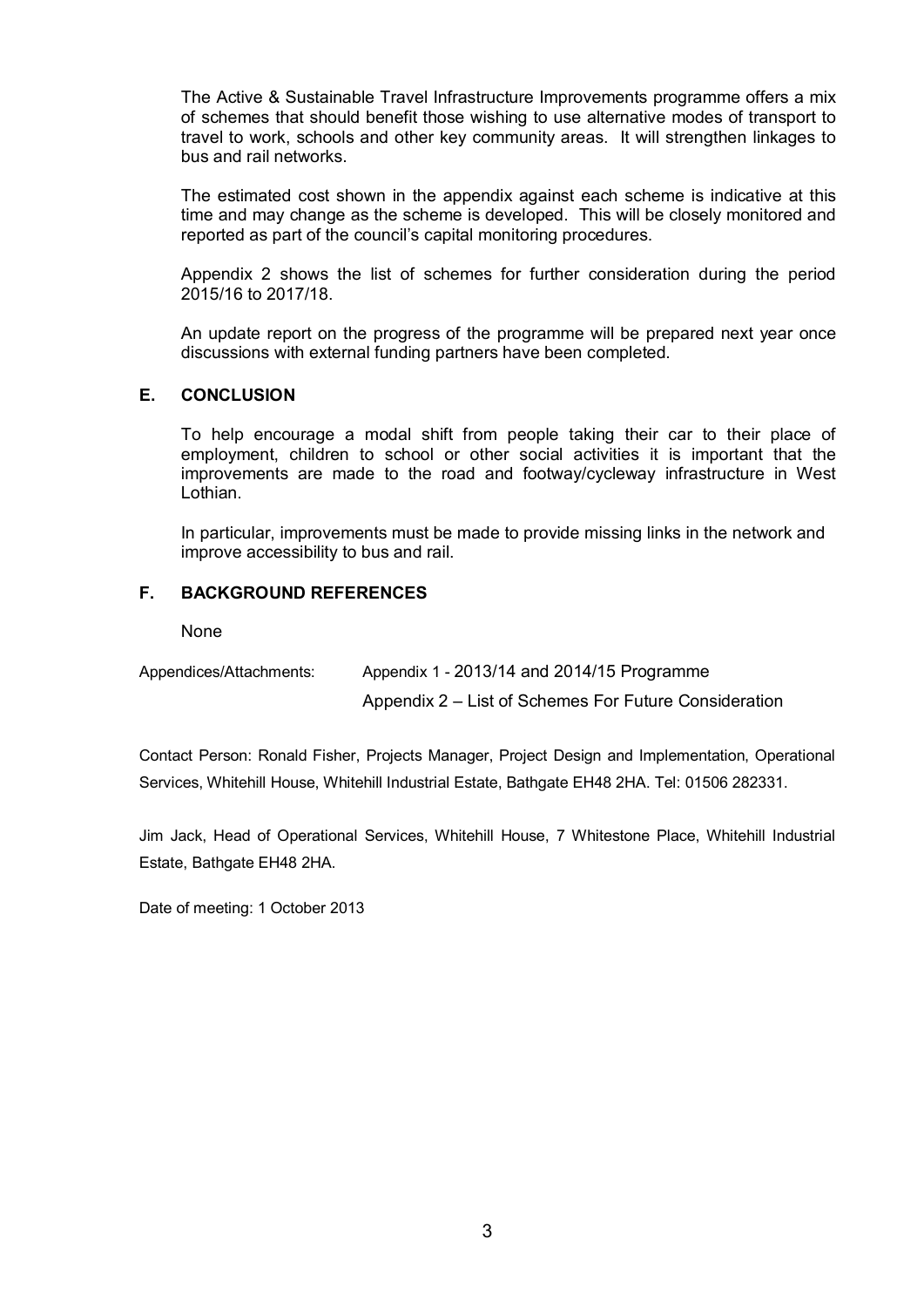| <b>Scheme</b>                                                                                                                     | <b>Settlement</b> | Ward           | Cost<br><b>Estimate</b><br>2013/14 | Cost<br><b>Estimate</b><br>2014/15 | <b>Comment</b>                                                                                                                                                                                                                                                                                                                                                              | <b>Officer Recommendation</b>                                                                                                                                  |
|-----------------------------------------------------------------------------------------------------------------------------------|-------------------|----------------|------------------------------------|------------------------------------|-----------------------------------------------------------------------------------------------------------------------------------------------------------------------------------------------------------------------------------------------------------------------------------------------------------------------------------------------------------------------------|----------------------------------------------------------------------------------------------------------------------------------------------------------------|
| Armadale Railway Station - Bus<br><b>Stop Provision</b>                                                                           | Armadale          | 8              | £25,000                            | $\blacksquare$                     | Numerous requests from residents at the new<br>Deliver improvement in<br>housing development off roundabout<br>2013/14.                                                                                                                                                                                                                                                     |                                                                                                                                                                |
| B8084, Tippethill - Bus Stop<br>Provision.                                                                                        | Whitburn          | $\overline{7}$ | £5,000                             |                                    | Concerns have been raised by a number of<br>people visiting Tippethill Hospital of the lack of<br>bus stop and footpath facilities. The proposed<br>scheme will provide a safe solution to this issue.                                                                                                                                                                      | Design to be progressed to<br>resolve land ownership<br>issues. Thereafter, external<br>funding can be sought.<br>(Estimated construction cost<br>$£60,000$ ). |
| Bus stop information survey and<br>accessibility assessment.                                                                      | All               | All            | £10,000                            | $\blacksquare$                     | Proceed with collation of<br>Carry out assessment of network within West<br>Lothian to collate information on existing<br>information.<br>network and assess accessibility requirements.                                                                                                                                                                                    |                                                                                                                                                                |
| Fauldhouse to Longridge -<br>Provision of Cyclepath                                                                               | Fauldhouse        | 6              | £10,000                            | £40,000                            | Provision of a link between Fauldhouse and<br>Design to be progressed to<br>resolve land ownership<br>Longridge along the B7010. It will provide a<br>safe of road route between both communities<br>issues. Thereafter, external<br>linking into the path constructed by Ecosse<br>funding can be sought.<br>(Estimated construction cost<br>Regeneration.<br>$£80,000$ ). |                                                                                                                                                                |
| Improved Access to Bus Travel -<br>West Lothian wide                                                                              | All               | All            | £20,000                            |                                    | Provision of improved access to transport<br>network.                                                                                                                                                                                                                                                                                                                       | Implement improvements over<br>first year of programme.                                                                                                        |
| Links to canal towpath, Broxburn at<br>Greendykes Road, School Road,<br>Lychgate Lane, Parkwood, Badger<br>Brook and Queens Road. | <b>Broxburn</b>   | $\overline{2}$ | £10,000                            | £30,000                            | Provision of links to the Union Canal towpath at<br>Design to be progressed so<br>key locations within the Broxburn area will<br>that external funding can be<br>benefit recreational cyclists linking the<br>sought. (Estimated<br>surrounding residential areas on a safe and<br>construction cost £200,000).<br>traffic-free route.                                      |                                                                                                                                                                |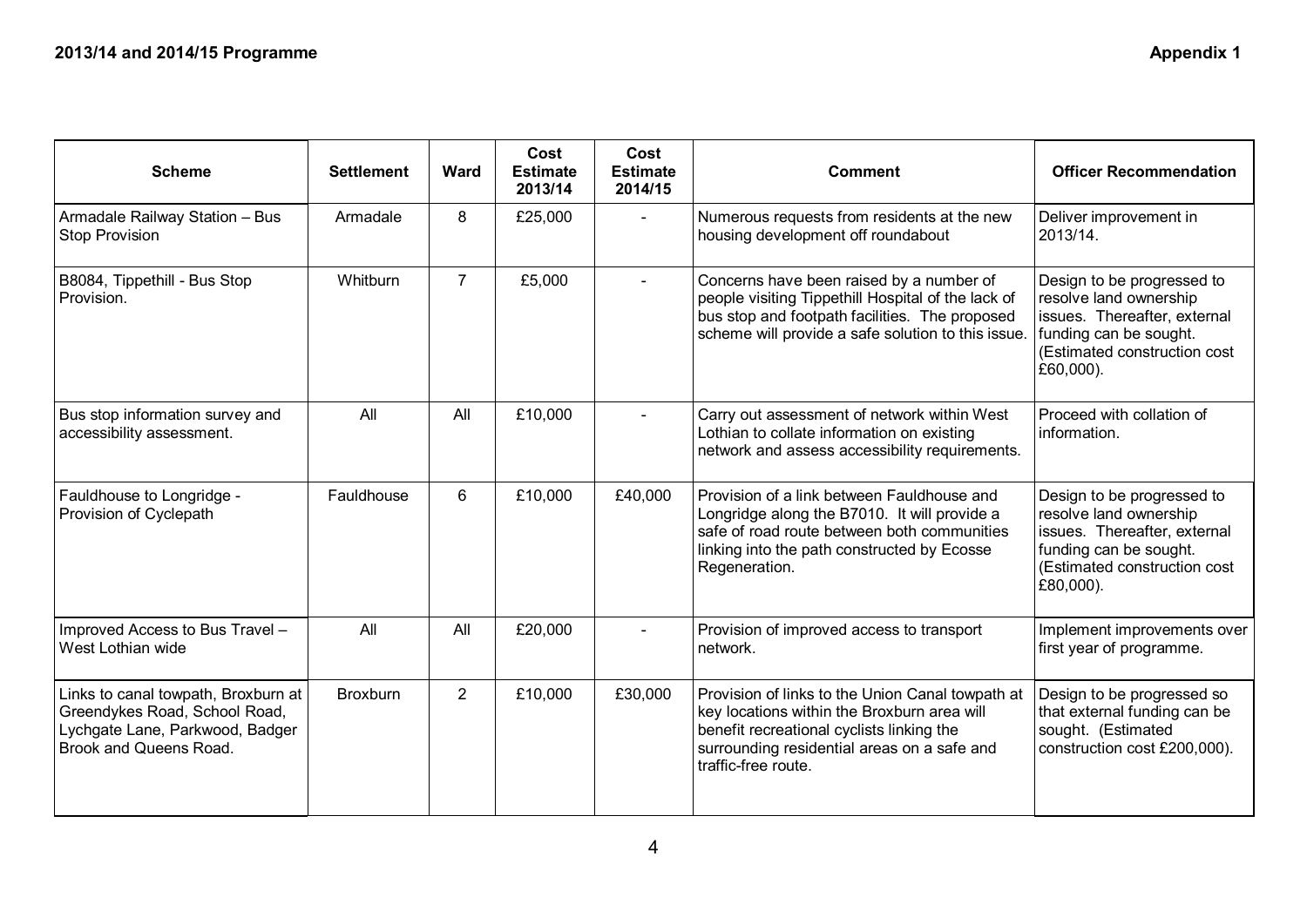| <b>Scheme</b>                                                                 | <b>Settlement</b>             | <b>Ward</b> | Cost<br><b>Estimate</b><br>2013/14 | Cost<br><b>Estimate</b><br>2014/15 | <b>Comment</b>                                                                                                                                                                                                                                                                                                                                                                                                                      | <b>Officer Recommendation</b>                                                                                                                                                                                 |
|-------------------------------------------------------------------------------|-------------------------------|-------------|------------------------------------|------------------------------------|-------------------------------------------------------------------------------------------------------------------------------------------------------------------------------------------------------------------------------------------------------------------------------------------------------------------------------------------------------------------------------------------------------------------------------------|---------------------------------------------------------------------------------------------------------------------------------------------------------------------------------------------------------------|
| Riddochhill Blackburn to Wester<br>Inch Bathgate - Upgrade path               | <b>Blackburn</b><br>/Bathgate | 7/8         | £10,000                            | $\blacksquare$                     | Provision of an upgraded link between<br>Blackburn and Wester Inch. It will link the<br>community of Blackburn to the NCR75 and the<br>communities and employment sites along it. It<br>will also provide a link from Bathgate to St<br>Kenitgern's Academy in Blackburn.                                                                                                                                                           | Design to be progressed to<br>resolve issues for cyclists<br>crossing the bridge over the<br>M8 and land issues.<br>Thereafter, external funding<br>can be sought. (Estimated<br>construction cost £200,000). |
| Starlaw West roundabout and<br>Boghall roundabout - Provision of<br>Cyclepath | Bathgate                      | 8           | £10,000                            |                                    | Provision of a more direct route for cyclists<br>using the NCR75 link between Livingston and<br>Bathgate. It will encourage cyclist not wishing<br>to use the more onerous route via Seafield Law<br>and Easter Inch Moss.                                                                                                                                                                                                          | Design to be progressed to<br>resolve issues for cyclists<br>crossing the bridges over the<br>M8. Thereafter, external<br>funding can be sought.<br>(Estimated construction cost<br>£250,000).                |
| Link to canal towpath at Golf<br><b>Course Road and Braehead Park</b>         | Linlithgow                    | 1           |                                    | £10,000                            | Provision of a link to the Union Canal towpath<br>which will improve links between residential<br>areas to Linlithgow railway station and the town<br>centre. The improvements to the cyclepath will<br>benefit rail commuters wishing to use bike/train<br>to areas between Edinburgh and Glasgow. It<br>will also benefit recreational cyclists linking the<br>surrounding residential areas on a safe and<br>traffic-free route. | Design to be progressed to<br>resolve land ownership<br>issues. Thereafter, external<br>funding can be sought.<br>(Estimated construction cost<br>£60,000).                                                   |
| Meadowhead Grove, Addiewell -<br>Link to Railway Station                      | Addiewell                     | 6           |                                    | £10,000                            | Upgrade path to link the community of<br>Addiewell to the railway station.                                                                                                                                                                                                                                                                                                                                                          | Design to be progressed so<br>external funding can be<br>sought. (Estimated<br>construction cost £150,000).                                                                                                   |
| Polbeth and West Calder -                                                     | <b>West Calder</b>            | 6           |                                    | £5,000                             | Upgrade route to school between communities                                                                                                                                                                                                                                                                                                                                                                                         | Design to be progressed so                                                                                                                                                                                    |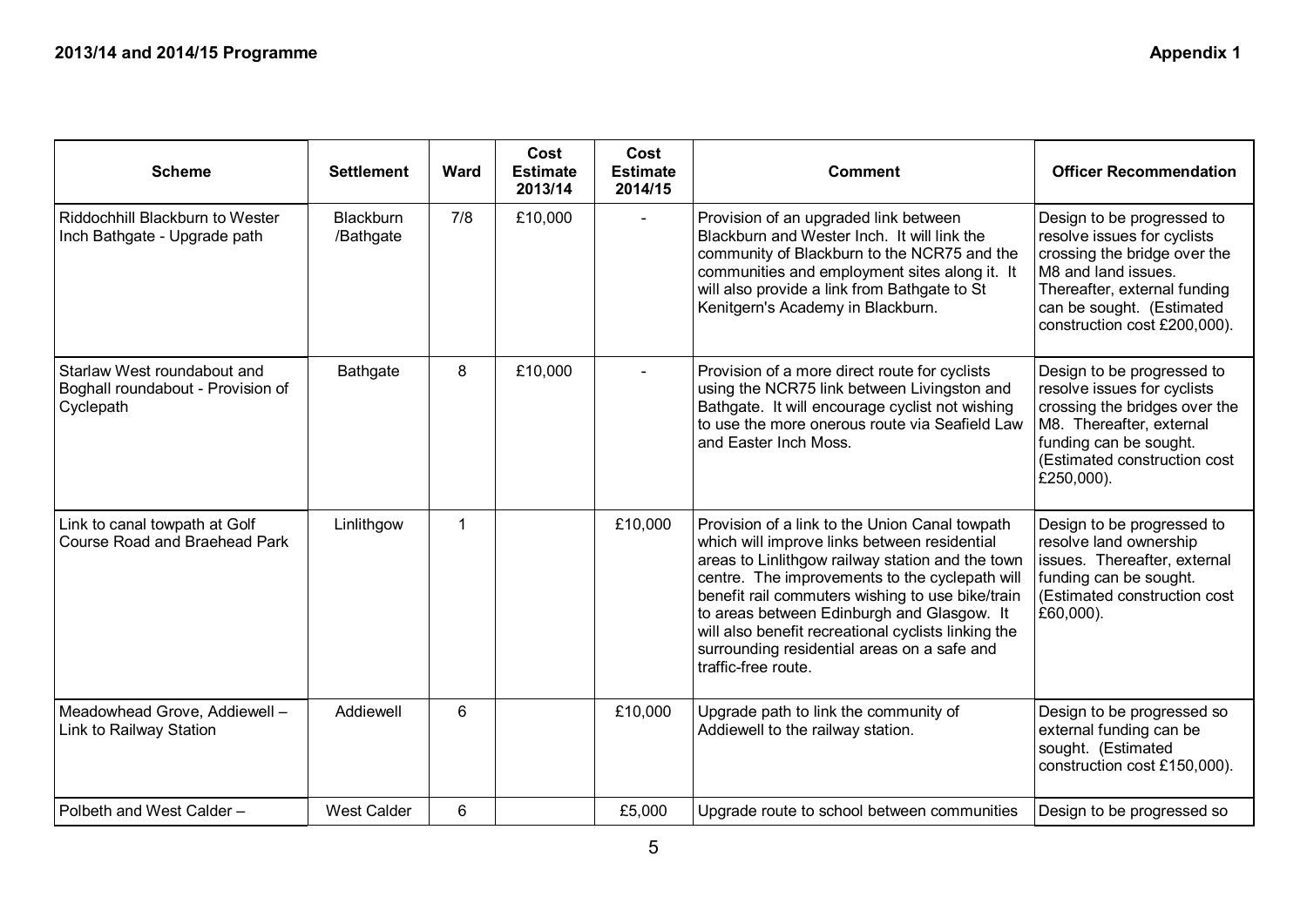| <b>Scheme</b>                                                            | <b>Settlement</b> | <b>Ward</b> | Cost<br><b>Estimate</b><br>2013/14 | Cost<br><b>Estimate</b><br>2014/15 | <b>Comment</b>                                                                                                                   | <b>Officer Recommendation</b>                                                                               |
|--------------------------------------------------------------------------|-------------------|-------------|------------------------------------|------------------------------------|----------------------------------------------------------------------------------------------------------------------------------|-------------------------------------------------------------------------------------------------------------|
| Upgrade Path                                                             |                   |             |                                    |                                    | of Polbeth and West Calder which will avoid<br>busy A71.                                                                         | external funding can be<br>sought. (Estimated<br>construction cost £200,000).                               |
| Provision of bus stops and footpath<br>link to Oakbank Industrial Estate | Livingston        | 5           |                                    | £5,000                             | The proposed scheme will provide a much<br>needed link for people commuting by bus to<br>their workplace in Oakbank Ind. Estate. | Design to be progressed so<br>external funding can be<br>sought. (Estimated<br>construction cost £100,000). |
|                                                                          |                   |             | £100,000                           | £100,000                           |                                                                                                                                  |                                                                                                             |